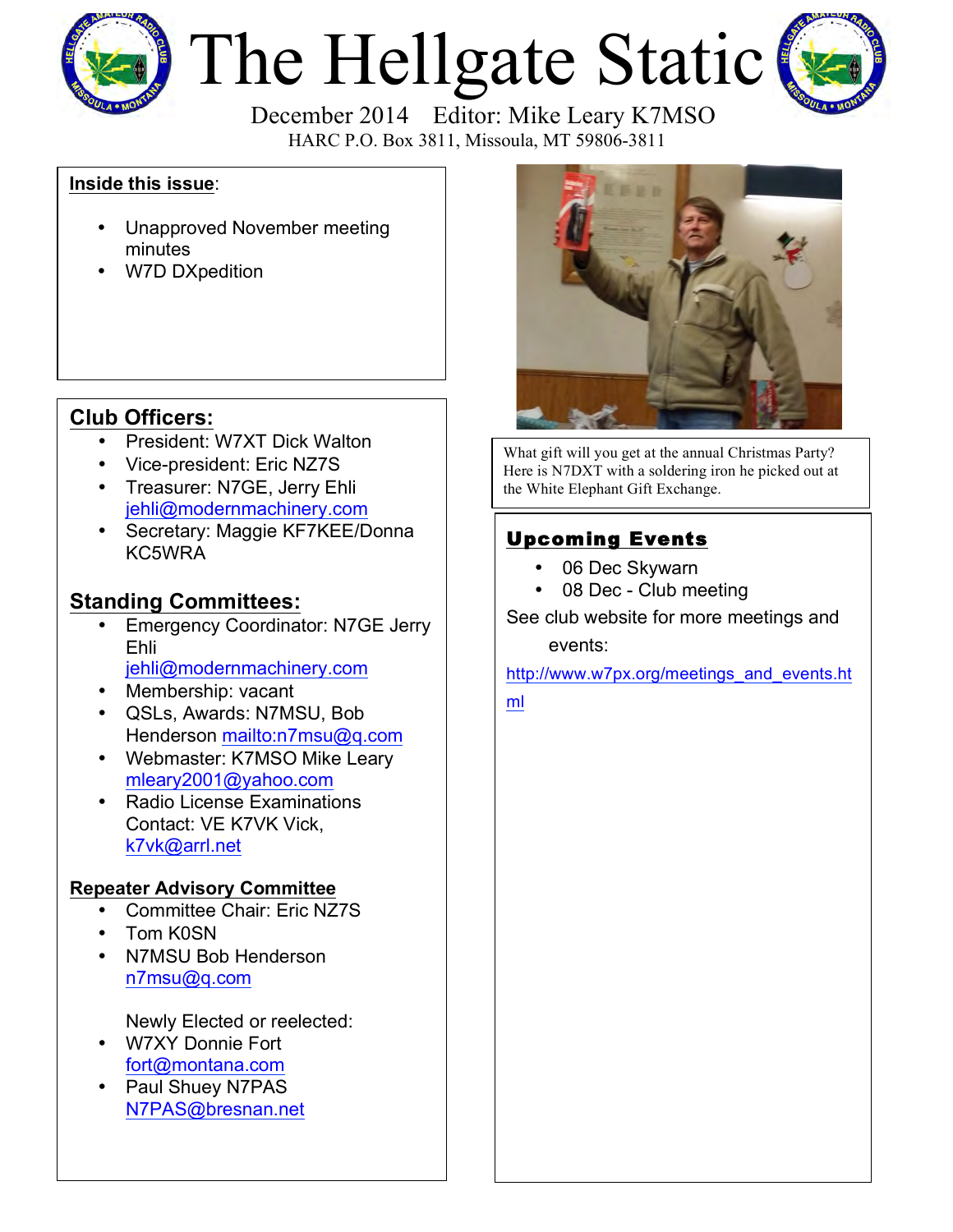# **Hellgate Amateur Radio Club Minutes November 10 2014**

President Dick Walton W7XT called the meeting to order. The following were in attendance: Donna Pecastaing KC5WRA, Bill Farrell W4YMA, Wayne Weber KE7BPU, Mike Leary K7MSO, Paul Shuey N7PAS, Gary Watson N7DXT, Larry Stipe K7GIS, Byron Van Alston NN8A, Jerry Ehli N7GE, Dick Walton W7XT, Eric Sedgwick NZ7S, Tom Hellem K0SN.

Donna Pecastaing KC5WRA moved to approve the October minutes. Mike Leary K7MSO 2<sup>nd</sup>. Passed

Treasurer Jerry Ehli N7GE presented the October Treasurer's Report. Eric Sedgwick NZ7S moved to accept the report. Mike Leary K7MSO 2<sup>nd</sup>. Passed.

Jerry Ehli N7GE reported on Membership Rolls and Dues Status. There are 41 Members, 5 Lifetime Members, and 2 Paid for 2015. Dues are \$25/year. Dick said it is being considered to raise dues starting in January. It will put on the Dec Agenda.

Jamboree on the Air (JOTA) was held Oct 18. Eric Sedgwick NZ7S said it was one of the most successful events they have ever had. This year they had actual QSO's. Maybe there will be future HAMs.

Mike Leary K7MSO recommended upgrading club's laptop operating system from Vista to Windows 7. There was further discussion about XP between Byron and Mike. Decision will be made in January.

The Nominating Committee reported the following nominations for 2015 Club Officers: President – Dick Walton W7XT, Vice-President – Eric Sedgwick NZ7S or Kelly Foster K6LLY, Secretary - Donna Pecastaing KC5WRA and Maggie Lough KF7KEE, Repeater Committee- Bob Henderson N7MSU, Tom Hellem K0SN, Wayne Weber KE7BPU. Elections will be held at the Dec meeting.

Skywarn is scheduled for Dec  $5<sup>th</sup>$  and  $6<sup>th</sup>$ . Set-up at 3pm Dec  $5<sup>th</sup>$  and Tear Down 4pm Dec  $6<sup>th</sup>$ . Dick Walton W7XT, Bill Farrell W4YMA, Wayne Weber KE7BPU, Mike Leary K7MSO, Eric Sedgwick NZ7S volunteered. Jerry Ehli N7GE is Event Coordinator

HARC Christmas party will be held at the Eagles's Club on Dec  $8<sup>th</sup>$  at 6pm. Lance Collister N7GI will present on his DX Expedition American Samoa . Dinner choices are 8 oz Steak \$13.80, Chicken Cordon Bleu \$12.25, Halibut \$11.00 Checks for dinner should be sent to Jerry Ehli N7GE, Box 3811, Missoula MT 59806. The White Elephant Gift Exchange with a \$10 per gift limit will be a highlight. Donna will play the piano.

Net Control Operator Schedule: Bill Farrell W4YMA 11/12, Bill Farrell W4YMA 11/19, Byron Van Alston NN8A11/26, Donna Pecastaing KC5WRA 12/3, Paul Shuey N7PAS 12/10, Gary Watson N7DXT 12/17, Bill Farrell W4YMA 12/24, Mike Leary K7MSO 12/31, Donna Pecastaing KC5WRA 1/7.

Silent Auction of equipment contributed by Liz Meyer, WG7E

Program: Packet Radio – was postponed to January. In February, Bill Erhardt K7MT will discuss Winlink as well as his work in Antarctica. Announcements of members' items for sale or trade Good and Welfare Adjournment.